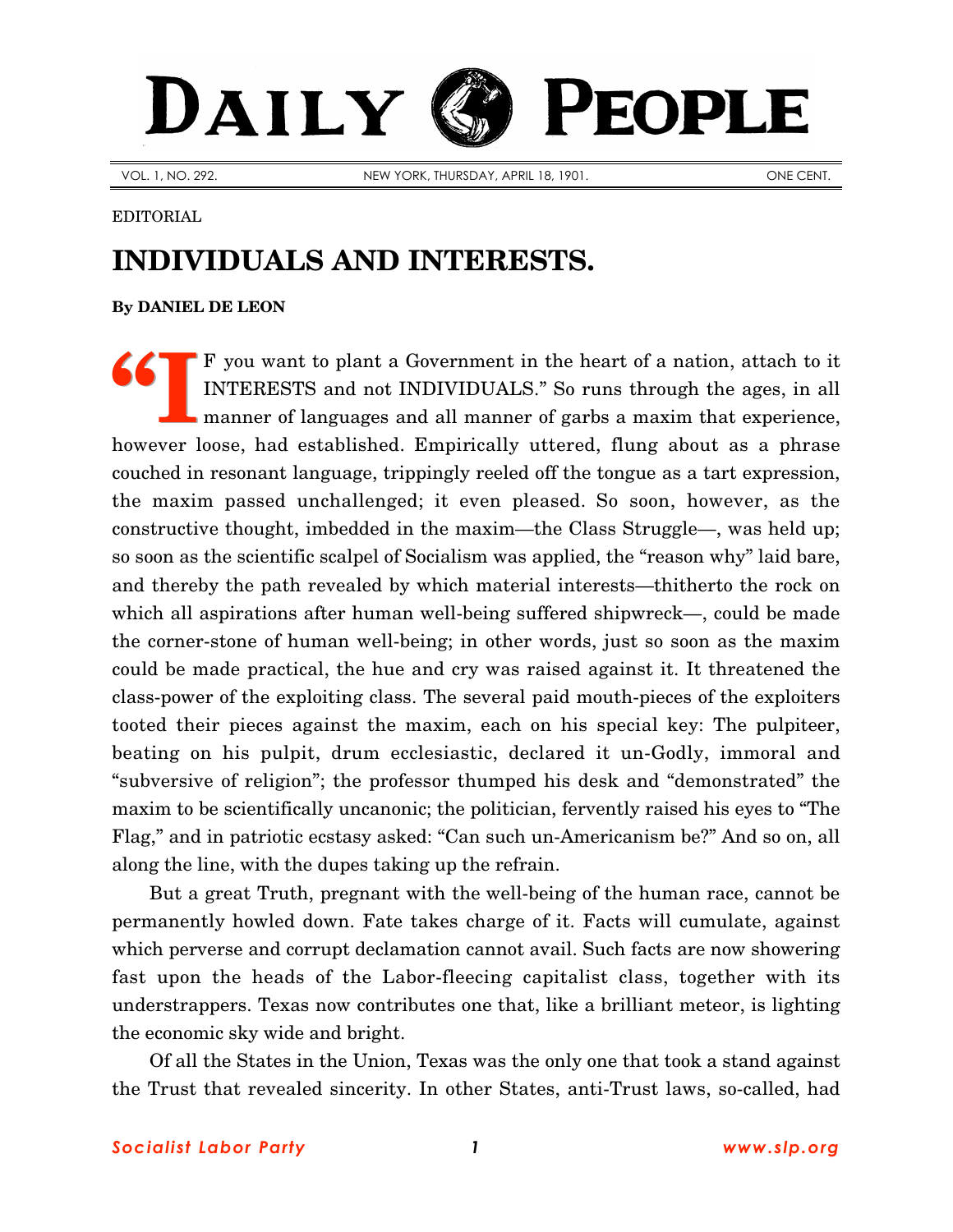been enacted for the express purpose of promoting the Trust, and were successful. New York, under Democratic-Republican rule, is a leading illustration. Otherwise in Democratic Texas. Her anti-Trust law was in earnest; Rockefeller was hauled up in effigy before it; requisitions for his extradition were issued to the Governors of this State and of Missouri. Of course, nothing came of it all, nevertheless, the attempt was bona fide. Now all this changes suddenly. What has happened? Let an Austin, Tex., press despatch itself tell the simple tale:

AUSTIN, Tex., April 15.—The question of whether the Standard Oil Company shall be allowed to enter the Beaumont oil field and carry on its business of producing and marketing fuel oil is agitating the Democratic politicians and oil operators.

Many of the leading Democrats of the State, including several members of the Congressional delegation, are extensively interested in the Beaumont oil fields and since the prospect of their acquiring a fortune is bright, their attitude toward the Standard Oil Company has materially changed and some of them openly declare that the Oil Trust should be permitted to enter the State and that the provision of the anti-Trust law, which is specially directed against that corporation, should not be enforced by the State authorities.

This change of front is legitimate. Capitalism itself is a form of Government. The Trust is a leading part of capitalism; accordingly, it is a leading part in a certain form of Government. Not INDIVIDUALS were sought to be attached to the Trust form of Government. Rhetoric, exhortations address themselves to the INDIVIDUAL, and they fall upon him like water on a duck's back, so long as they are repellant to his INTERESTS; the moment, however, when INTERESTS are attached, the INDIVIDUAL is brought over, rhetoric or no rhetoric, exhortation or no exhortation.

The quondam anti-Trust Texas Democrats, at the time with interests opposed to the Trust, followed their interests instinctively in being out in arms against the Trust; to-day, with interests that the Oil Trust promotes, their anti-Trust swords are promptly sheathed, and they are ready to strew flowers in the path of the once denounced "Octopus." The Trust form of capitalist government, having bothered little with INDIVIDUALS, and having ATTACHED to itself INTERESTS is planted in the hearts of its former Texas adversaries. The fools wonder; the Socialists understand.

Along the lines of the social architecture marked out by this glaring fact are the